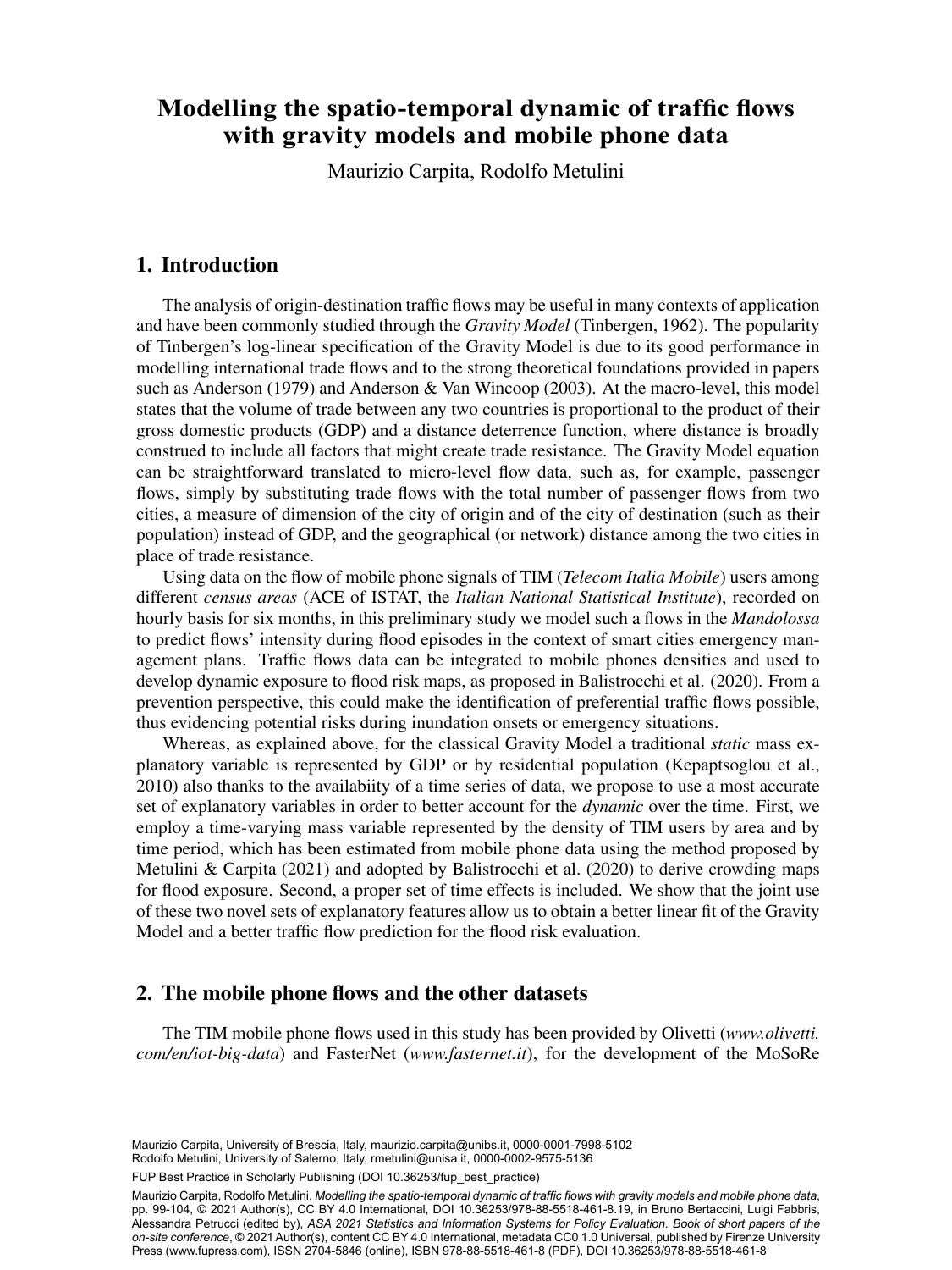Project 2020-2022 co-founded by Lombardy Region (*bit.ly/2Xh2Nfr*), and has been used at the DMS StatLab of the University of Brescia (*dms-statlab.unibs.it*).

The original data flows are square origin-destination (OD) matrices of dimension  $N \times N$ , where  $N = 235$  represents the number of *census areas* or ACE (*Aree di Censimento*, using the standard definition of ISTAT) in the Province of Brescia, available at each hour's interval for six months from September 2020 to February 2021, so the length of the time series is  $24 \times 181$  ( $T = 4,344$ ). Furthermore, ISTAT provided the shape files for SCE (*Sezioni di Censimento*), with additional information about the belonging to their ACE and its area (*www.istat.it/it/archivio/104317*).

We restrict our attention to a particular subset of OD matrices, as the core of the analysis regards the area of the *Mandolossa*, which has been identified with 4 ACE (Brescia Mandolossa, Cellatica, Gussago and Rodengo Saiano) intersecting with the identified flooding-risk area (return period of 10 years), as reported in the left chart of Figure 1. We choose other 38 neighboring ACE aggregated as represented in the map, which fulfil the criteria of having a minimum (considering the four ACE of the Mandolossa) outflow of 10 in both three sample days chosen randomly. The total flows counted between the 4 Mandolossa's ACE and the 38 selected neighboring ACE counts for about the 84% of the total outflows from the Mandolossa's ACE.



Figure 1: Map of flooding risk area, ACE in Mandolossa and neighboring (by macro-area) (left). Kriskograms of TIM flows between the eight macro-areas (right).

The three kriskograms in Figure 1 show flow between the 8 macro-areas of interest at three different hours (7-8 am, 3-4 pm, 9-10 pm): the diameter of the circles (proportional to the total flow) highlights that flows increase from morning to afternoon and decrease from afternoon to evening, and that for the four ACE of the Mandolossa flows are internal flows are very high. As show in Section 4, these evidences have suggested to introduce in the Gravity Model a parabolic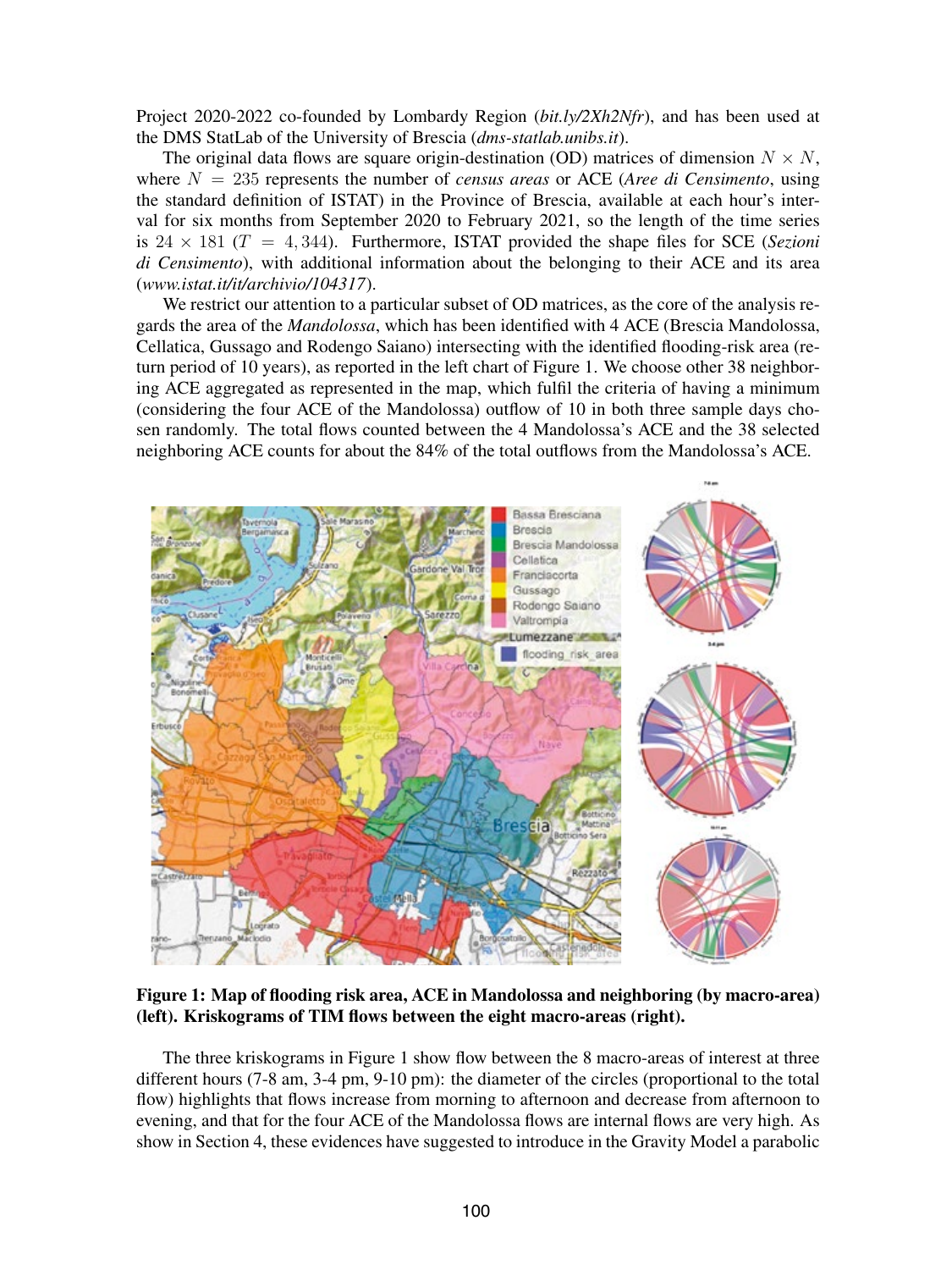effect for *hour* and a dummy effect for three internal flows.

About Gravity Model's variables, we collect ISTAT data on residential *population* in each SCE (and, by aggregation, each ACE) at January 1st, 2016, and on the *distance* in km between the centroids of the 4 Mandolossa's ACE and the other 38 neighboring ACE. Furthermore, to extend the classical Gravity Model we have used the *mobile phone density* of TIM users, computed for each hour and ACE of interest, which can be interpreted as the average number of mobile phones simultaneously connected to the TIM network in that area in that time interval (Carpita & Simonetto, 2014). These data are created by Metulini & Carpita (2021) and used in Balistrocchi et al. (2020) for the analysis of the Mandolossa in the period 2014-2016. As the mobile phone densities for 2020 and 2021 are not yet available, we have used as proxy the data in the same month, hour and day of the week of 2015 (from September to December) and 2016 (for January and February).

# 3. The Gravity Model and its extension

The classical Gravity Model states that *flows* from origin i to destination j  $(F_{ij})$  are proportional to *masses* of both origin and destination  $(M<sub>i</sub>$  and  $M<sub>j</sub>)$  and inversely proportional to *distance* between them  $(D_{ij})$ , where G and  $\gamma$  are positive constants:

$$
F_{ij} \propto G \cdot \frac{M_i \cdot M_j}{D_{ij}^{\gamma}}
$$
 (1)

Assuming masses as functions of *Populations* ( $P_i$  and  $P_j$ ), the Gravity Model can be linearised using the logarithmic transformation of (1) and specified as a multiple linear regression model with a temporal dependence subscript t (in our case the hour), with random errors  $\epsilon_{i j t}$ (LeSage & Pace, 2009):

$$
\log(F_{ijt}) = \alpha + \beta_1 \cdot \log(P_i) + \beta_2 \cdot \log(P_j) - \gamma \cdot \log(D_{ij}) + \epsilon_{ijt}
$$
 (2)

Model (2) can be extended introducing as other explanatory variables the dynamic masses (dependent from t) *mobile phone densities*  $(MP_{it}$  and  $MP_{it}$ ), the fixed effect for *Internal flows*  $(IF_{ij})$  and a vector of pure *Time effects* (TE<sub>t</sub>), with parameters  $\alpha$ ,  $\beta_1$ ,  $\beta_2$ ,  $\gamma$ ,  $\delta_1$ ,  $\delta_2$ ,  $\omega$  and  $\lambda$  that must be estimated:

$$
\log(F_{ijt}) = \alpha + \beta_1 \cdot \log(P_i) + \beta_2 \cdot \log(P_j) - \gamma \cdot \log(D_{ij}) + \n\delta_1 \cdot \log(MP_{it}) + \delta_2 \cdot \log(MP_{jt}) + \omega \cdot IF_{ij} + \lambda^T TE_t + v_{ijt}
$$
\n(3)

It must be considered that this traditional log-linear specification of the Gravity Model along with Ordinary Least Squares (OLS) estimation method can be inappropriate when bilateral flows are frequently zero. Many studies estimate the log-linear model on samples of observations using the truncated OLS approach but, by disregarding pairs of observations that do not have a positive flows with each other can generate biased estimates (Helpman et al., 2008). Silva & Tenreyro (2006) have shown that log-linearisation of the Gravity Model leads to inconsistent estimates in the presence of heteroscedasticity in flows levels, and propose a Poisson specification along with the Poisson Pseudo Maximum Likelihood (PPML) estimator. However, when just interested on the flows between areas with positive flows, as in our explorative case study, it is possible to rely on OLS without any loss in estimation efficiency.

## 4. Application and preliminary results

The parameters of the classical Gravity Model (2) and its extension (3) presented in Section 3 have been estimated using the standard OLS method using data described in Section 2. For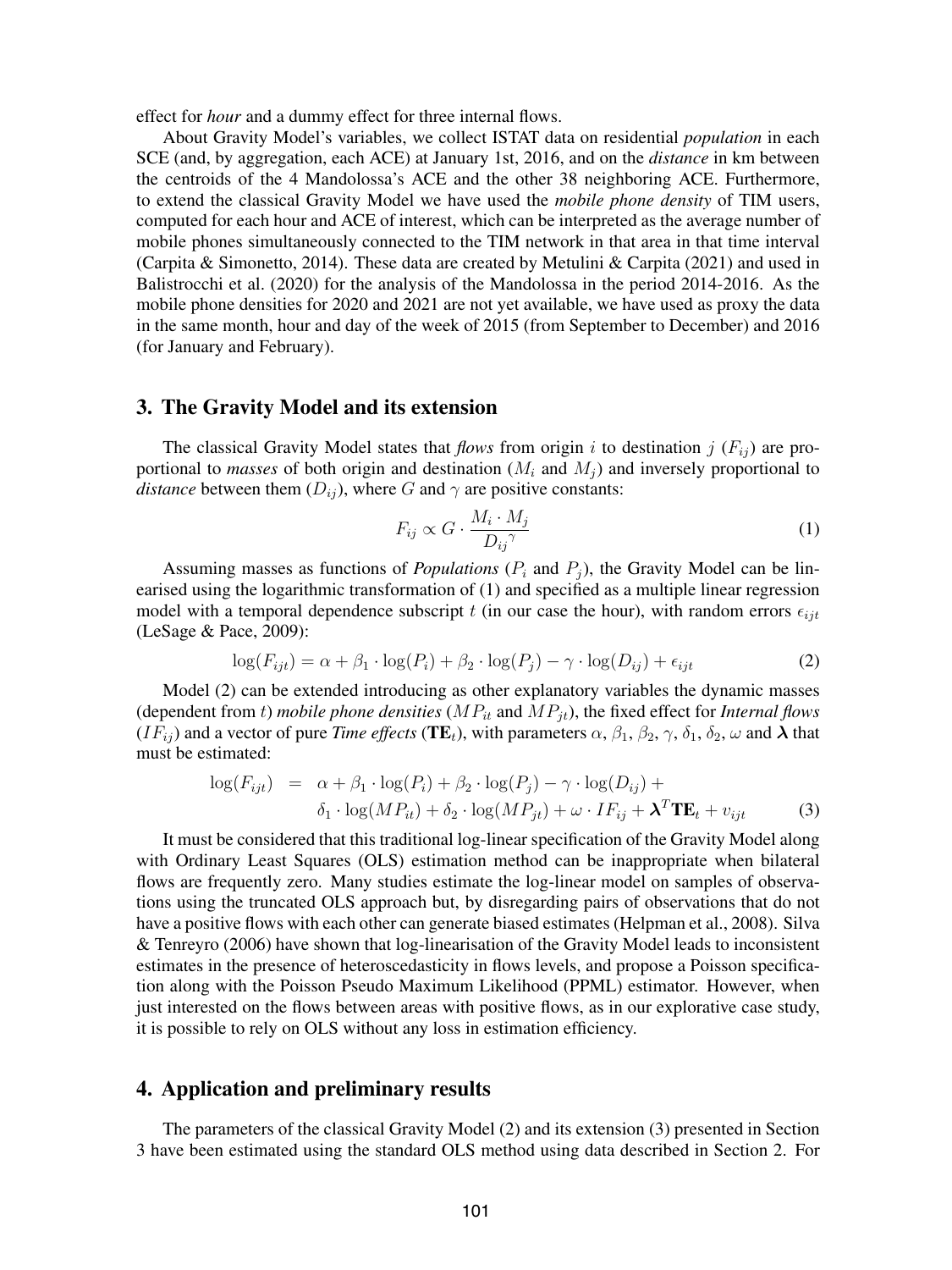this preliminary study, a sample of flows of 6 hours (7,10,13,15,18,21) and 4 days of the week (Monday, Wednesday, Thursday and Saturday) for the six months from September 2020 to February 2021 has been extracted from the 4 Mandolossa's ACE and the 38 neighboring ACE. Then, this sample of 6,912 observations has been randomly partitioned in *training set* (6,000 observations) used for estimation and *test set* (912 observations) used to evaluate prediction performance.

To assess the goodness of fit of the four models considered in this preliminary analysis, Residual standard error and adjusted  $R^2$  have been used, whereas the AIC (Akaike's information criterion) for the training set and the correlation between observed and predicted flows  $(Cor(Y, \hat{Y}))$  for the test set have been used to assess prediction performance. The F tests of significance for the parameters of the considered (*full*) model and for the model included (*nested*) in the considered model are reported too.

Table 1 shows preliminary results for the four Gravity Models described in the previous section. MOD1, the classical Gravity Model in formula (1) with only *Population* and *Distance* as explanatory variables, has statistical significance (t and F tests have zero p-value), but rather low goodness of fit (adjusted  $\mathbb{R}^2$  is 34.5%) and prediction performance (for the test set, correlation between observed Y and estimated  $\hat{Y}$  flows is 0.595); as expected, the estimated effects on the *Flows* are positive for *Population* and negative for *Distance*. MOD2, that includes *Mobile phone density* as explanatory variables, has statistical significance (F test reject the nested model MOD1), but doesn't improve substantially the fit (adjusted  $\mathbb{R}^2$  is 34.9%) and has the same prediction performance of MOD1 (but AIC is a little lower and  $Cor(Y, \hat{Y})$  for the test set is 0.594). When the dummy for the three *Internal flows* is added to the model (see the end of Section 2), results noticeably improve: for MOD3 the F test reject the nested model MOD2, the fit gets better (adjusted  $\mathbb{R}^2$  is 53.1%) and prediction performance increases (AIC decreases a lot and Cor( $Y, \hat{Y}$ ) for the test set is 0.741); note that the presence in the model of *Internal flows* strongly reduce the effect of *Distance* (from −0.186 to −0.06) and slightly increase the effects of the two *Mobile phone density* on *Flows*. Finally, the introduction of the temporal effects as in MOD4 further improves the results: the F test reject the nested model MOD3, adjusted  $\mathbb{R}^2$  is 62.7%, AIC decreases further and  $Cor(Y, \hat{Y})$  for the test set is 0.808. *Hour* has the expected significant and parabolic effect on *Flows* (increasing from morning to afternoon and decreasing from afternoon to evening), *Day of the week* has a significant and negative effect for Saturday and *Month* has significant and negative seasonal effects, i.e. flows are lower in Autumn and Winter with respect to September: this rather unexpected effect may have been caused by the limitations caused by the COVID19 pandemic that began in October 2020. Note that introducing the time effects doesn't change substantially the parameter estimates for the other regressors respect to MOD3.

#### 5. Concluding remarks

Using data on the flow of mobile phone signals of TIM users among different ISTAT census areas the classical Gravity Model and some its extensions have been preliminarily adopted to study dynamic of such flows over the time in the *Mandolossa*, an area at the western outskirts of Brescia in northern Italy, with the final aim of predicting the traffic flow during flood episodes.

In addition to the usual population and distance regressors, the joint use as explanatory variables in the model of time-varying mass variable represented by the density of TIM users by area and by time period and a proper set of temporal effects allow us to obtain a better linear fitting with respect to the classical Gravity Model, and a better traffic flow prediction for the flood risk evaluation. These preliminary results are promising, but some in-depth analyses have yet to be carried out. As explained at the end of Section 3, it will be important to evaluate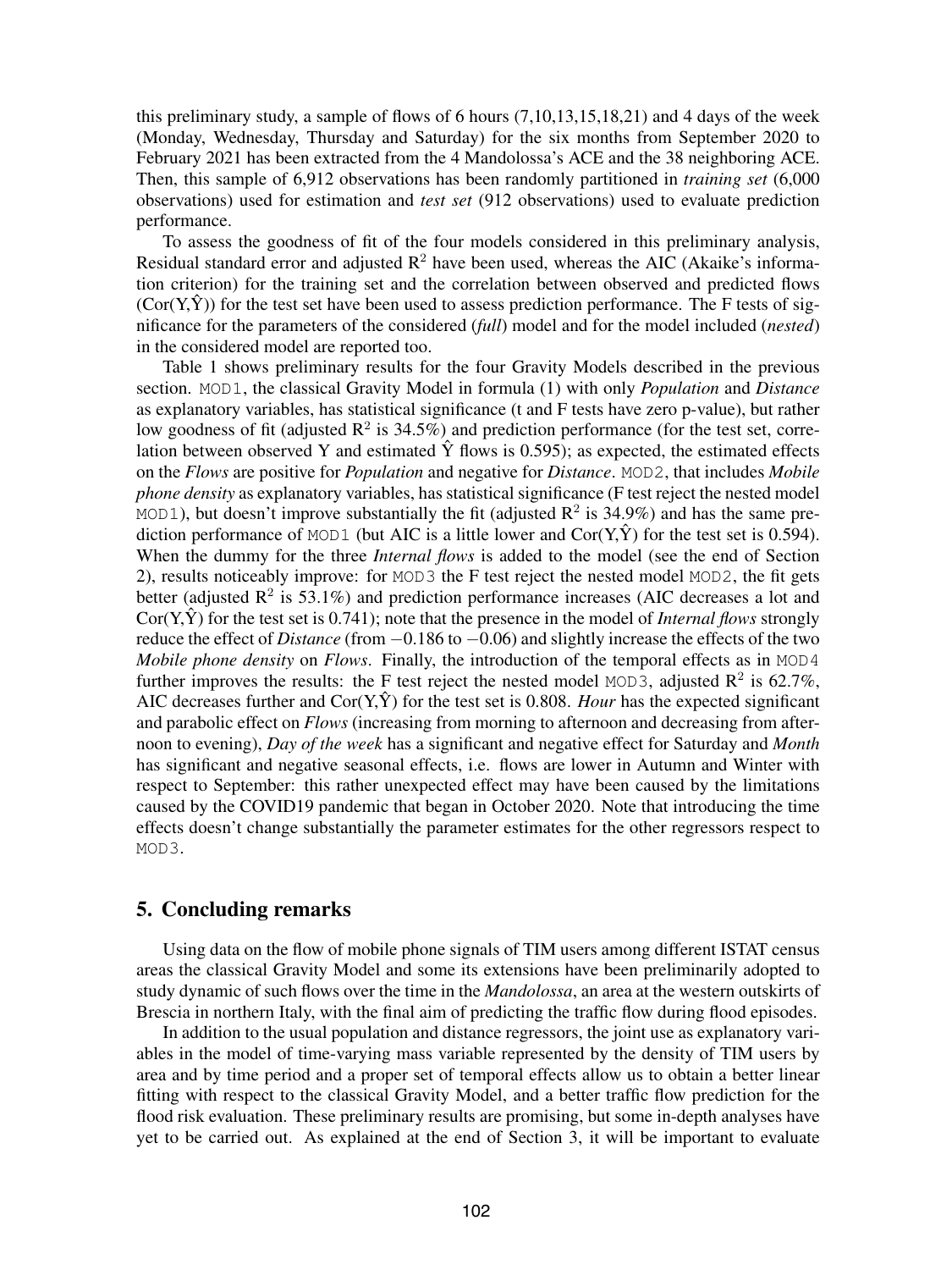| Regressors                                  | MOD1         | MOD <sub>2</sub> | MOD3         | MOD4         |
|---------------------------------------------|--------------|------------------|--------------|--------------|
| Population origin                           | $1.023***$   | $0.891***$       | $0.730***$   | $0.694***$   |
| Population destination                      | $1.027***$   | $0.851***$       | $0.706***$   | $0.671***$   |
| Distance in km                              | $-0.186***$  | $-0.186***$      | $-0.060***$  | $-0.060***$  |
|                                             |              |                  |              |              |
| Mobile phone density origin                 |              | $0.155***$       | $0.231***$   | $0.279***$   |
| Mobile phone density destination            |              | $0.196***$       | $0.261***$   | $0.301***$   |
| Internal flows                              |              |                  | $1.576***$   | $1.578***$   |
|                                             |              |                  |              |              |
| Hour                                        |              |                  |              | $0.559***$   |
| Hour <sup>2</sup>                           |              |                  |              | $-0.019***$  |
| Day of the week (reference: <i>Monday</i> ) |              |                  |              |              |
| Wednesday                                   |              |                  |              | $0.074*$     |
| Thursday                                    |              |                  |              | 0.061        |
| Saturday                                    |              |                  |              | $-0.269***$  |
| Month (reference: September)                |              |                  |              |              |
| <i>October</i>                              |              |                  |              | $-0.088*$    |
| November                                    |              |                  |              | $-0.273***$  |
| December                                    |              |                  |              | $-0.350***$  |
| January                                     |              |                  |              | $-0.291***$  |
| February                                    |              |                  |              | $-0.250***$  |
|                                             |              |                  |              |              |
| Constant                                    | $-18.992***$ | $-19.156***$     | $-18.306***$ | $-21.804***$ |
| Residual standard error                     | 1.138        | 1.134            | 0.963        | 0.858        |
| Degrees of freedom                          | 5,996        | 5,994            | 5,993        | 5,983        |
| Adjusted $R^2$                              | 0.345        | 0.349            | 0.531        | 0.627        |
| F test full model                           | $1,053***$   | $644***$         | $1,133***$   | $632***$     |
| F test nested model                         |              | 19.752***        | $2,329***$   | $156***$     |
| AIC training set (6,000 obs.)               | 18,583       | 18,549           | 16,581       | 15,211       |
| $Cor(Y, \hat{Y})$ test set (912 obs.)       | 0.595        | 0.594            | 0.741        | 0.808        |

#### Table 1: Preliminary results of four Gravity Models for the Mandolossa flows

*Notes:* For all the models, the variables flows, population, distance and mobile phone densities are in logarithms. Parameter estimates have been obtained using the standard OLS method. Significance codes for t and F tests:  $p < 0.1$ ; \* $p < 0.05$ ; \*\* $p < 0.01$ ; \*\*\* $p < 0.001$ .